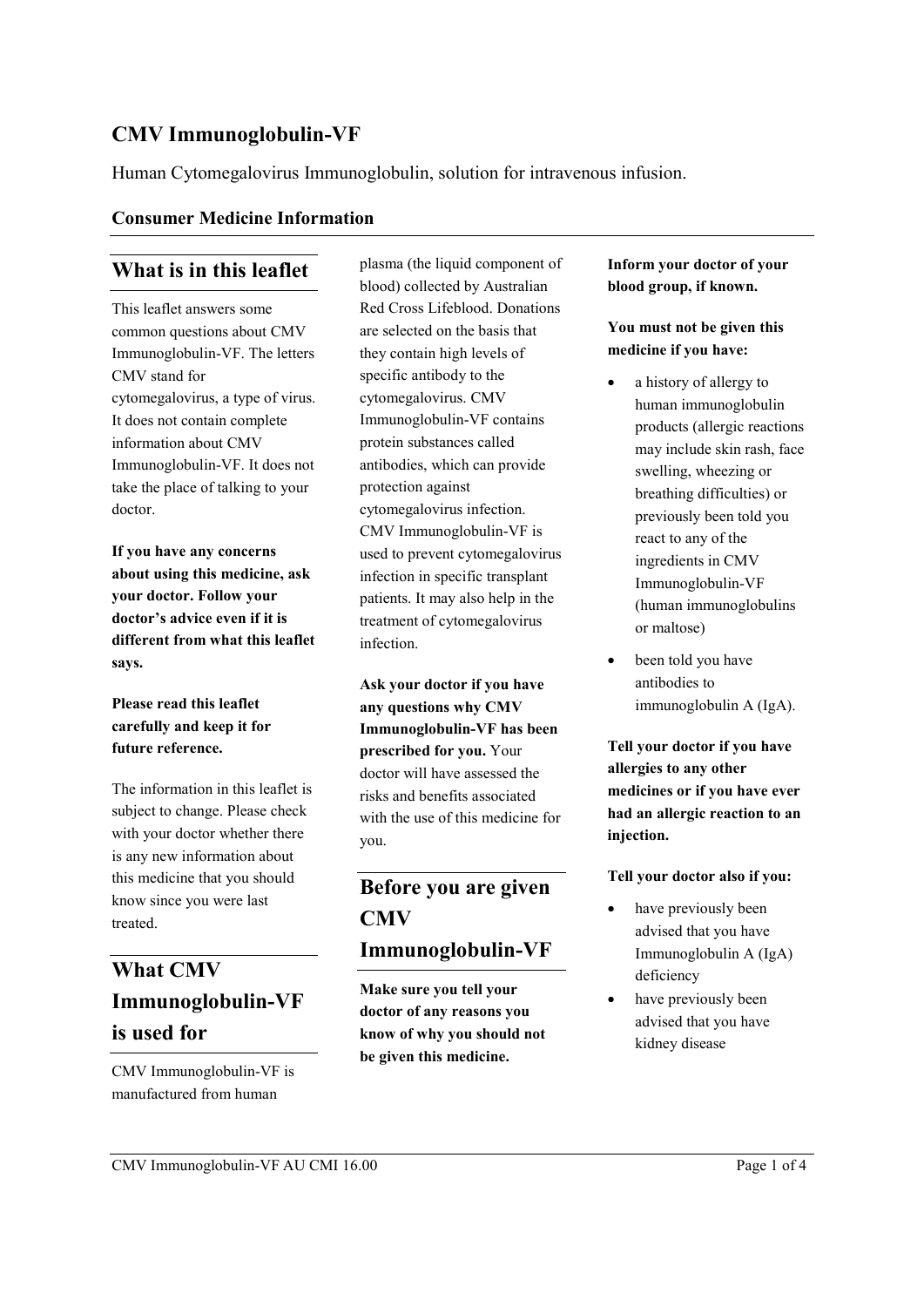- have a history of heart, or blood vessel disease, or blood clots, have thick blood, have been immobile for some time. Also tell the doctor what medicine you are using as some medicines, such as those that contain the hormone estrogen (for example, birth control pills), may increase your risk of developing a blood clot.
- have previously been advised that you have diabetes
- have blood group A, B or AB
- are taking or using any other medicines. These include medicines bought from pharmacies, supermarkets and health food stores.
- have any other medical conditions
- are pregnant or breast-feeding
- become pregnant during your treatment have had any vaccination during the last two weeks.

**Vaccinations:** Please inform your doctor if you are planning to have a vaccination. CMV Immunoglobulin-VF may impair the effect of some virus vaccines such as measles, mumps, rubella and chicken pox for a period of at least 6 weeks, and up to 3 months. After receiving this medicine, a period of 3 months should be allowed before vaccination with some virus vaccines. In the case of measles vaccine, this effect may last for up to 1 year. Therefore, your vaccinating doctor should check the effectiveness of the measles vaccination.

If you want any further information, consult your doctor.

### **About blood products**

When products are made from human blood and injected into you, it is possible that viruses or other substances could be present in the product and cause an illness. These could be viruses such as hepatitis, human immunodeficiency virus (HIV), or human parvovirus B19 and theoretically the Creutzfeldt-Jakob Disease (CJD) agent. There could also be other infectious agents, some of which may not yet have been discovered.

To reduce the risk of this happening, extra steps are taken when manufacturing this product. Strict controls are

applied when selecting blood donors and donations. The product is specially treated to remove and kill certain viruses. These special treatments are considered effective against viruses known as enveloped viruses such as HIV, hepatitis B virus and hepatitis C virus, and non-enveloped viruses, such as hepatitis A virus and human parvovirus B19. Despite these measures, the risk of viral and other agent's infectivity cannot be totally eliminated.

Vaccines are available against some of these viruses and your doctor will be able to help you decide whether it is worthwhile having any of those vaccines.

Please discuss the risks and benefits of this product with your doctor.

# **How to use CMV Immunoglobulin-VF**

Your doctor will determine the dose(s) of CMV Immunoglobulin-VF that you are to receive. Your doctor will give you CMV Immunoglobulin-VF as an infusion, that is, an injection given slowly into the vein.

### **Side effects**

Along with their intended effects, blood products occasionally cause unwanted effects, some of which can sometimes be serious.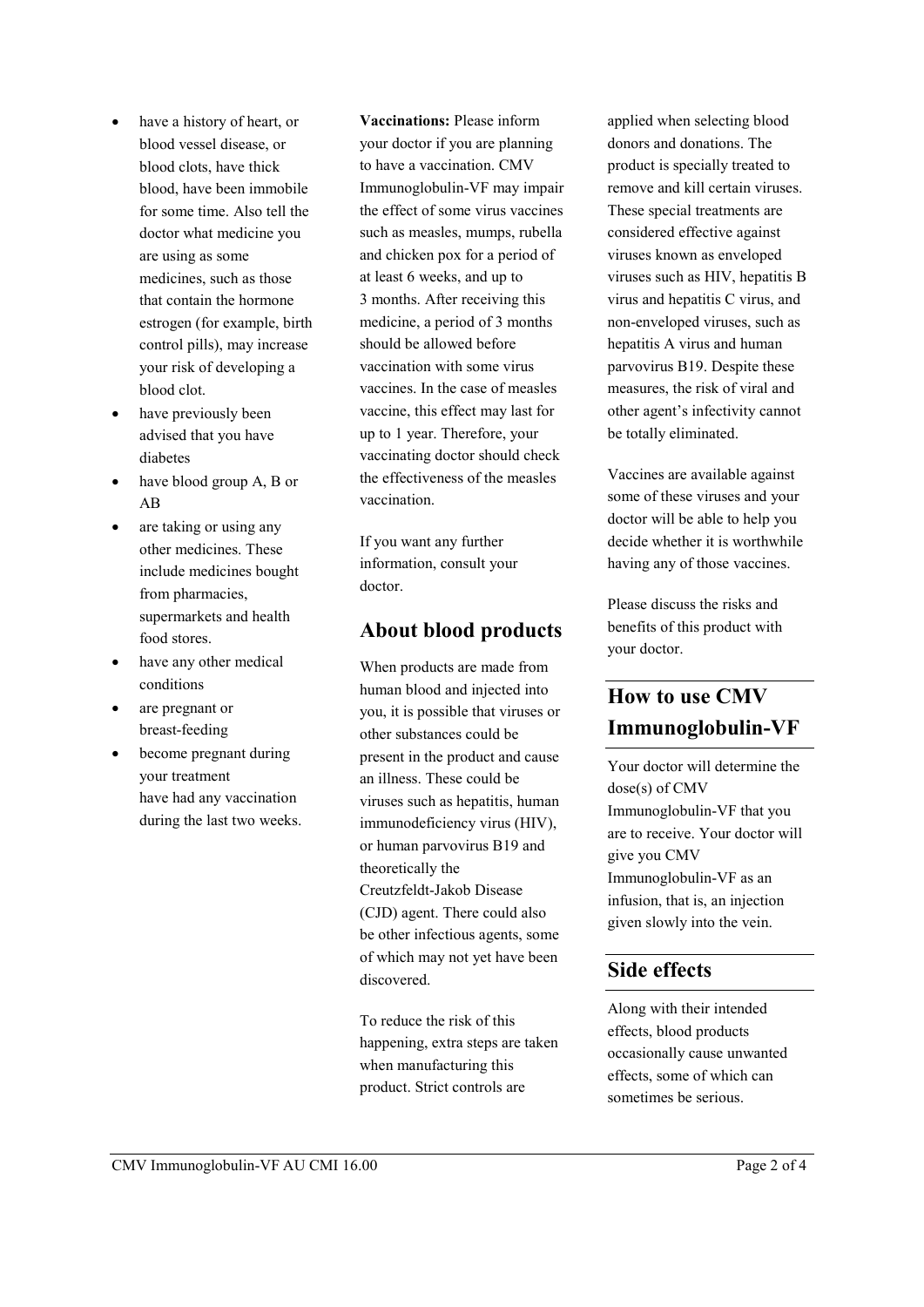Individuals may react differently to similar doses of the same medicine. This applies to CMV Immunoglobulin-VF.

Severe allergic reactions to immunoglobulins are rare. Should a severe allergic reaction occur, the doctor will stop the infusion.

Unwanted effects which may occur include: stomach pain, headache, chest tightness, flushed or pale face, feeling hot, shortness of breath, non-itchy skin rash, itching, faintness, dizziness, nausea or vomiting, or a hot feeling or redness at the site of injection. Should any of these effects develop during infusion, the doctor will take appropriate action.

Some patients may develop delayed unwanted effects such as nausea, vomiting, chest pain, chills or shivering, dizziness or aching legs. These effects may occur after the infusion has stopped but usually within 24 hours.

A condition called Aseptic Meningitis Syndrome (AMS) has been reported to occur infrequently in association with infusions similar to CMV Immunoglobulin-VF. It usually begins within several hours to two days following treatment. The signs include severe headache, neck stiffness, drowsiness, fever, inability to stand bright light, painful eye

movements, and nausea and vomiting, or a hot feeling or redness at the site of injection. The condition reverses without ill effects when treatment is stopped.

There have been reports that the kidneys may be affected with infusions similar to CMV Immunoglobulin-VF. These occurrences are extremely rare.

**If you experience any of the mentioned effects or any other abnormal signs after treatment, contact your doctor immediately.**

**Contact your doctor immediately if you experience any of these symptoms at any time:**

- fever
- loss of appetite
- extreme tiredness
- dizziness
- paleness of skin
- stomach pain
- jaundice (yellow skin and eyes)
- dark urine
- joint pains
- skin rashes
- shortness of breath
- chest pain
- pain/tenderness, swelling/discolouration of an arm or leg
- weakness or numbness on one side of the body.

# **Interference with glucose estimations**

The maltose present in CMV Immunoglobulin-VF may interfere with some blood glucose measurements, resulting in the overestimation of blood glucose results. If this glucose measurement is used to guide treatment, hypoglycaemia may occur. Only certain glucose tests have been implicated, so when monitoring glucose levels consult your doctor to ensure that maltose does not interfere with the blood glucose reading of the test you are using.

If you want further information, or if you are worried about any other symptoms after the infusion, consult your doctor.

### **Overdose**

There is no information available.

# **Storing CMV Immunoglobulin-VF**

Store at 2°C to 8°C (Refrigerate. Do not freeze). Protect from light.

Do not use after the expiry date shown on the label.

## **Further information**

CMV Immunoglobulin-VF can only be obtained on a doctor's prescription. This leaflet does not contain the complete